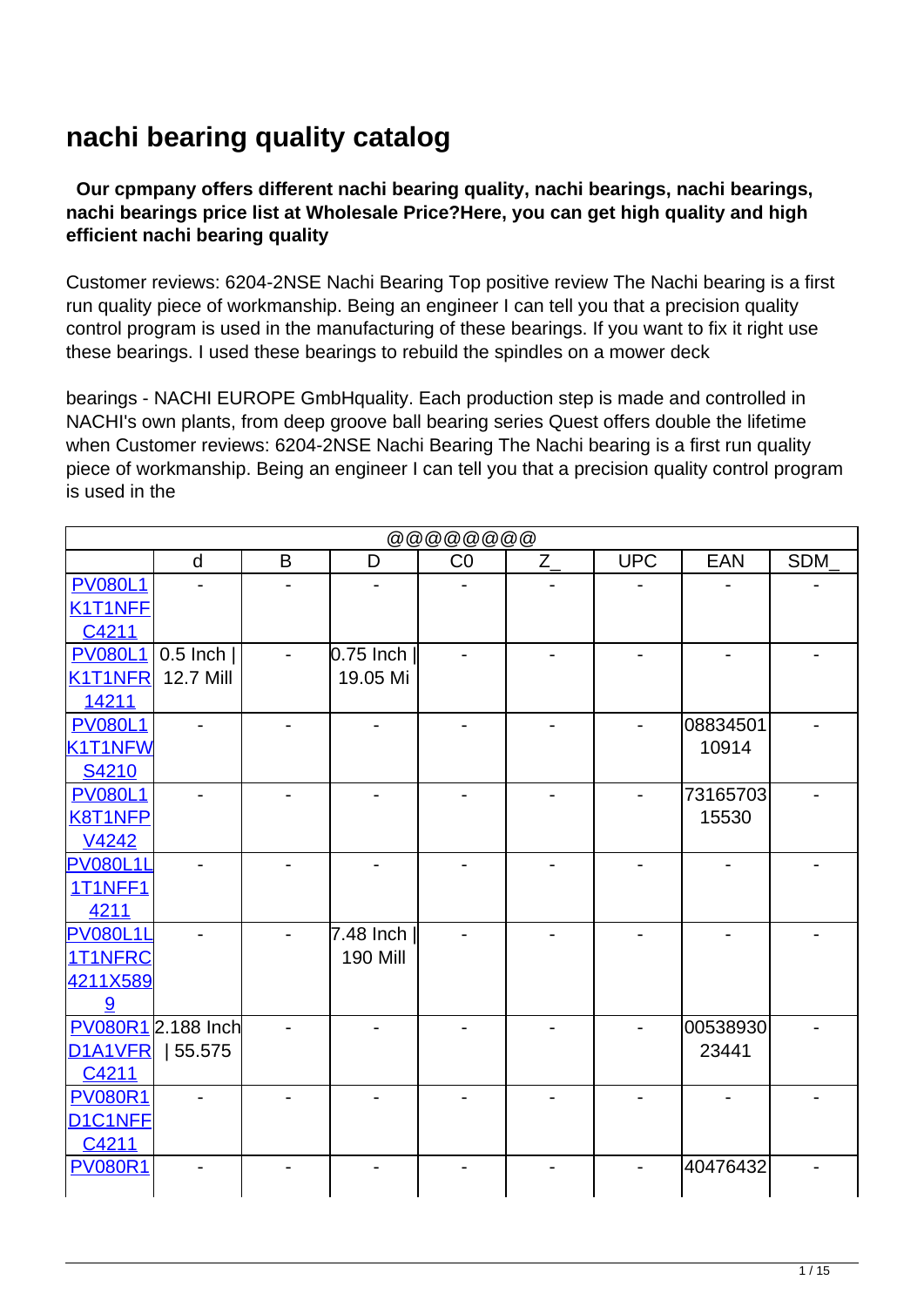| D <sub>1</sub> D <sub>3</sub> VF |          |              |                |  |                          | 87821    |  |
|----------------------------------|----------|--------------|----------------|--|--------------------------|----------|--|
| WS+PV08                          |          |              |                |  |                          |          |  |
| <b>OR1E1T1</b>                   |          |              |                |  |                          |          |  |
| <b>VFW</b>                       |          |              |                |  |                          |          |  |
| <b>PV080R1</b>                   |          |              |                |  |                          | 07824763 |  |
| D1T1NFH                          |          |              |                |  |                          | 74600    |  |
| S4210                            |          |              |                |  |                          |          |  |
| <b>PV080R1</b>                   |          |              |                |  |                          | 08082504 |  |
| D1T1NFW                          |          |              |                |  |                          | 55621    |  |
| S4210                            |          |              |                |  |                          |          |  |
| PV080R10.75 Inch                 |          |              |                |  |                          | 07936992 |  |
| D3C1NKL                          | 19.05 Mi |              |                |  |                          | 95597    |  |
| A4240                            |          |              |                |  |                          |          |  |
| <b>PV080R1</b>                   |          |              |                |  |                          |          |  |
| D3T1NFH                          |          |              |                |  |                          |          |  |
| S4210                            |          |              |                |  |                          |          |  |
| <b>PV080R1</b>                   |          |              |                |  |                          | 07824767 |  |
| D3T1NHL                          |          |              |                |  |                          | 71713    |  |
| C4242                            |          |              |                |  |                          |          |  |
| <b>PV080R1</b>                   |          |              |                |  |                          | 08834504 |  |
| D3T1VFW                          |          |              |                |  |                          | 08295    |  |
| S4210                            |          |              |                |  |                          |          |  |
| <b>PV080R1</b>                   |          |              |                |  |                          | 06623004 |  |
| E1T1NFR                          |          |              |                |  |                          | 04003    |  |
| P4211                            |          |              |                |  |                          |          |  |
| <b>PV080R1</b>                   |          |              |                |  |                          | 08468020 |  |
| E3B1NFH                          |          |              |                |  |                          | 32609    |  |
| S4210                            |          |              |                |  |                          |          |  |
| <b>PV080R1</b>                   |          |              |                |  |                          |          |  |
| E4B4NGL                          |          |              |                |  |                          |          |  |
| Z+PGP51                          |          |              |                |  |                          |          |  |
| 7A058+D                          |          |              |                |  |                          |          |  |
| <b>SA</b>                        |          |              |                |  |                          |          |  |
| <b>PV080R1</b>                   |          |              |                |  |                          | 06982107 |  |
| K1A1NFW                          |          |              |                |  |                          | 14796    |  |
| S4210                            |          |              |                |  |                          |          |  |
| <b>PV080R1</b>                   |          |              | $\overline{a}$ |  | $\blacksquare$           | 07817113 |  |
| <b>K1A1NSC</b>                   |          |              |                |  |                          | 29382    |  |
| C4242                            |          |              |                |  |                          |          |  |
| <b>PV080R1</b>                   |          | $0.945$ Inch |                |  | $\overline{\phantom{0}}$ |          |  |
| K1A4NFF                          |          | 24 Mill      |                |  |                          |          |  |
| C+PGP51                          |          |              |                |  |                          |          |  |
| 1A0190C                          |          |              |                |  |                          |          |  |
| A1                               |          |              |                |  |                          |          |  |
| <b>PV080R1</b>                   |          |              |                |  |                          | 88655906 |  |
|                                  |          |              |                |  |                          |          |  |
| <b>K1A4NFR</b>                   |          |              |                |  |                          | 42625    |  |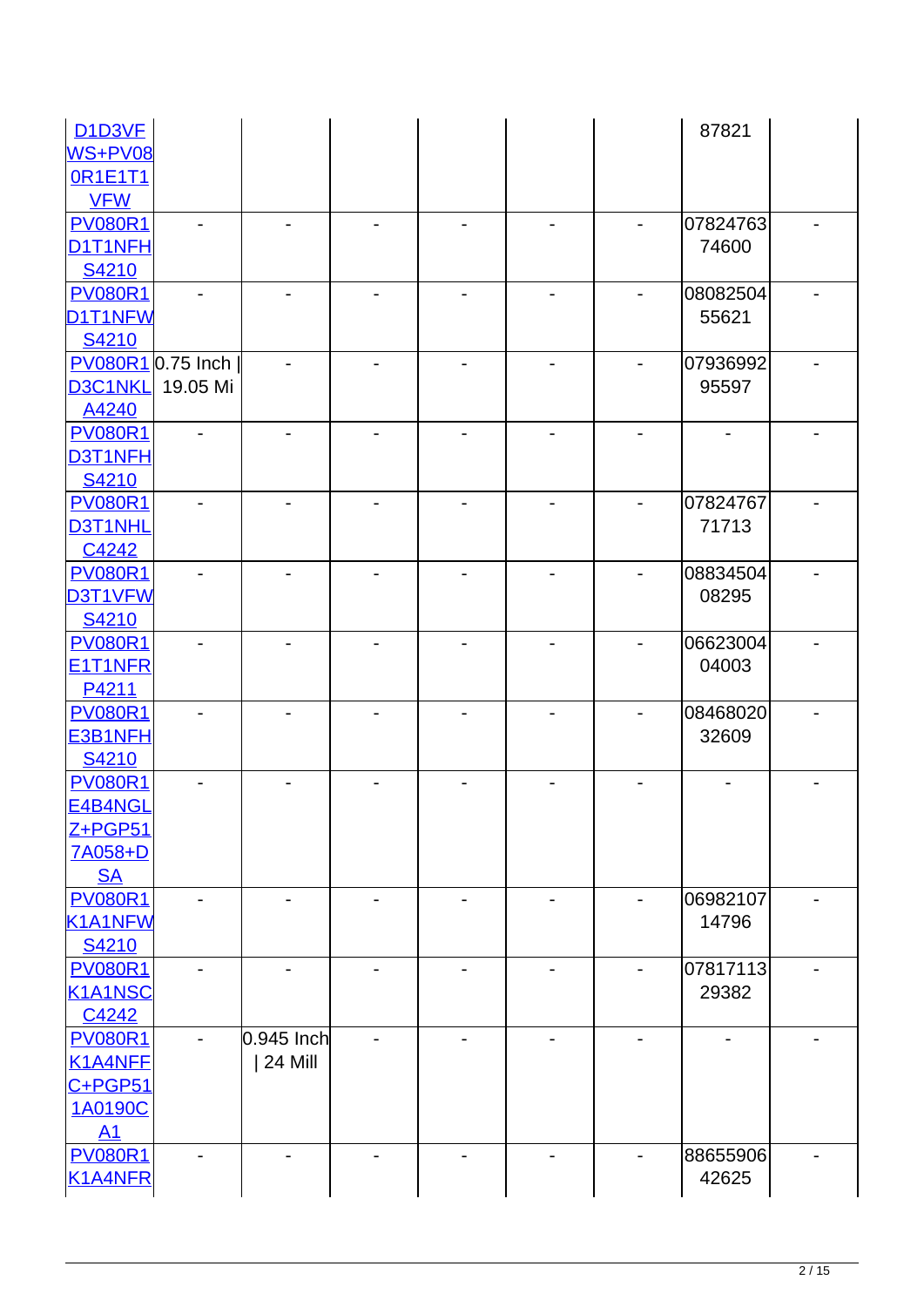| $C+PGP51$                         |                  |              |                          |                |  |                |  |
|-----------------------------------|------------------|--------------|--------------------------|----------------|--|----------------|--|
| 1A0230C                           |                  |              |                          |                |  |                |  |
| A1                                |                  |              |                          |                |  |                |  |
| <b>PV080R1</b>                    |                  |              |                          |                |  | 06440750       |  |
| K1A4NFW                           |                  |              |                          |                |  | 29421          |  |
| S+PGP51                           |                  |              |                          |                |  |                |  |
| 1A0060C                           |                  |              |                          |                |  |                |  |
| A1                                |                  |              |                          |                |  |                |  |
| <b>PV080R1</b>                    |                  |              | 1.575 Inch               |                |  |                |  |
| K1A4NGL                           |                  |              | 40 Mill                  |                |  |                |  |
| $Z + PGP50$                       |                  |              |                          |                |  |                |  |
| <b>5A0080C</b>                    |                  |              |                          |                |  |                |  |
| A1                                |                  |              |                          |                |  |                |  |
| <b>PV080R1</b>                    |                  |              | 4.724 Inch               |                |  |                |  |
| K1A4NHL                           |                  |              | 120 Mil                  |                |  |                |  |
| C+PGP51                           |                  |              |                          |                |  |                |  |
| 1A0280C                           |                  |              |                          |                |  |                |  |
| A1                                |                  |              |                          |                |  |                |  |
| <b>PV080R1</b>                    |                  | $0.591$ Inch |                          |                |  |                |  |
| K1A4NUL                           |                  | 15 Mill      |                          |                |  |                |  |
| C+PGP50                           |                  |              |                          |                |  |                |  |
| <b>5A0080C</b>                    |                  |              |                          |                |  |                |  |
| A1                                |                  |              |                          |                |  |                |  |
| <b>PV080R1</b>                    | $0.5$ Inch $ $   |              |                          |                |  |                |  |
| K1B1NFH                           | <b>12.7 Mill</b> |              |                          |                |  |                |  |
| S4210                             |                  |              |                          |                |  |                |  |
| <b>PV080R1</b>                    |                  |              |                          |                |  | 07824766       |  |
| <b>K1B1NFW</b>                    |                  |              |                          |                |  | 70030          |  |
| S4210                             |                  |              |                          |                |  |                |  |
| <b>PV080R1</b>                    |                  |              |                          |                |  |                |  |
| K <sub>1</sub> B <sub>1</sub> NSC |                  |              |                          |                |  |                |  |
| B4242                             |                  |              |                          |                |  |                |  |
| <b>PV080R1</b>                    |                  |              | $\overline{\phantom{0}}$ | $\blacksquare$ |  | $\blacksquare$ |  |
| K1B1NSL                           |                  |              |                          |                |  |                |  |
| C4242                             |                  |              |                          |                |  |                |  |
| <b>PV080R1</b>                    |                  |              |                          |                |  |                |  |
| K1B4NFR                           |                  |              |                          |                |  |                |  |
| $C + PGP51$                       |                  |              |                          |                |  |                |  |
| <b>7A0520C</b>                    |                  |              |                          |                |  |                |  |
| D <sub>1</sub>                    |                  |              |                          |                |  |                |  |
| <b>PV080R1</b>                    |                  |              |                          |                |  |                |  |
| K1B4NFR                           |                  |              |                          |                |  |                |  |
| Z+PVAC1                           |                  |              |                          |                |  |                |  |
| <b>ECMNSJ</b>                     |                  |              |                          |                |  |                |  |
| $W-U$                             |                  |              |                          |                |  |                |  |
| <b>PV080R1</b>                    |                  |              |                          |                |  | 08834501       |  |
|                                   |                  |              |                          |                |  |                |  |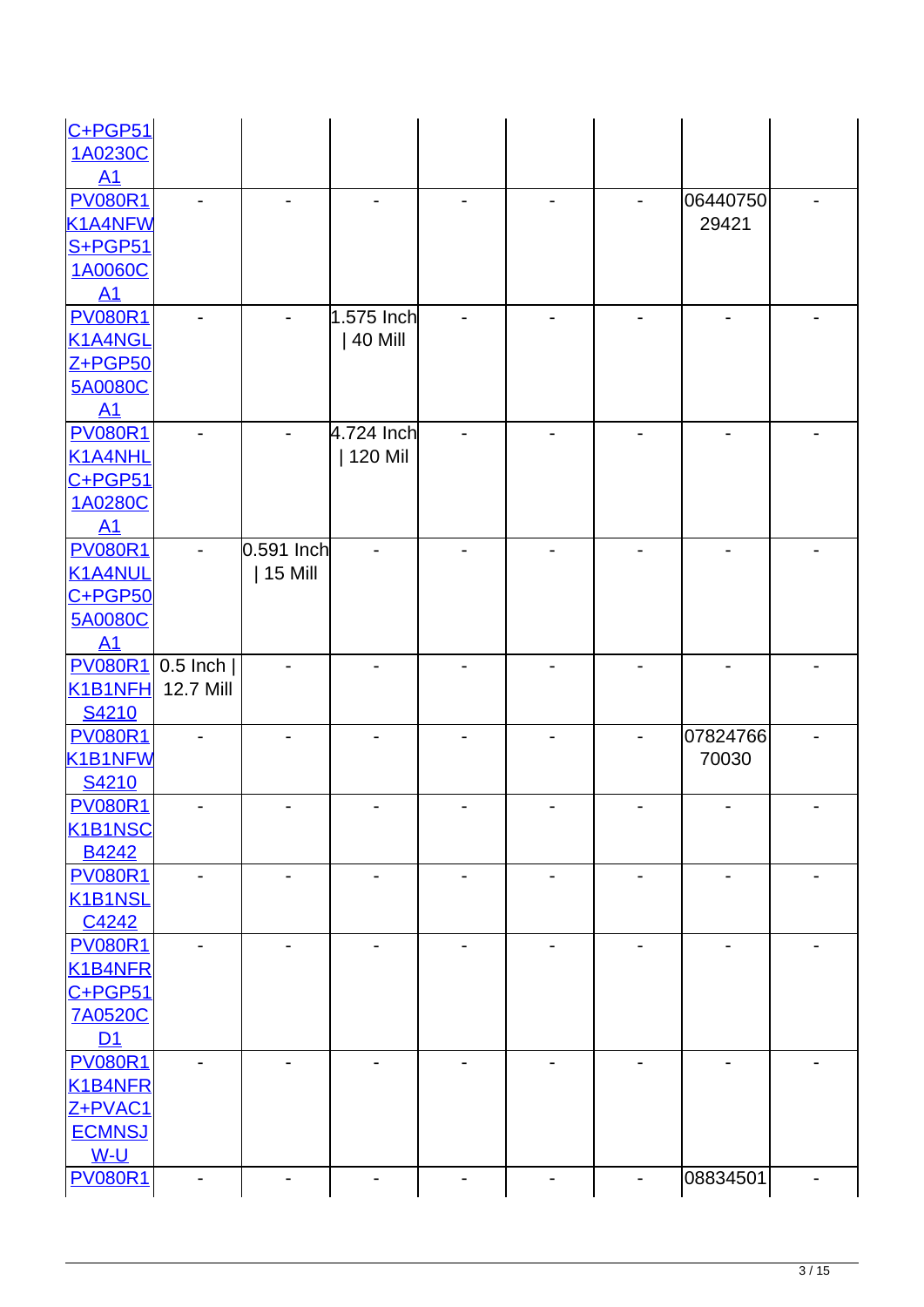| K1B4NML        |                               |         |              |  |          | 97755    |  |
|----------------|-------------------------------|---------|--------------|--|----------|----------|--|
| A+PGP51        |                               |         |              |  |          |          |  |
| <b>7A0440C</b> |                               |         |              |  |          |          |  |
| D1             |                               |         |              |  |          |          |  |
| <b>PV080R1</b> |                               |         |              |  |          |          |  |
| K1C1NFH        |                               |         |              |  |          |          |  |
| S4210          |                               |         |              |  |          |          |  |
| <b>PV080R1</b> |                               |         |              |  |          |          |  |
| K1H1NF         |                               |         |              |  |          |          |  |
| <b>WS4210</b>  |                               |         |              |  |          |          |  |
| <b>PV080R1</b> |                               |         |              |  |          | 07824757 |  |
| K1J3NFR        |                               |         |              |  |          | 71127    |  |
| Z+PV020        |                               |         |              |  |          |          |  |
| <b>R1L1T1N</b> |                               |         |              |  |          |          |  |
| MM             |                               |         |              |  |          |          |  |
| <b>PV080R1</b> |                               |         |              |  | 78247619 |          |  |
| K1K1NFW        |                               |         |              |  | 8367     |          |  |
| S4210          |                               |         |              |  |          |          |  |
| <b>PV080R1</b> |                               |         | $1.375$ Inch |  |          | 08468020 |  |
| K1L1NFW        |                               |         | 34.925       |  |          | 02930    |  |
| S4210          |                               |         |              |  |          |          |  |
| <b>PV080R1</b> |                               |         |              |  |          | 45473594 |  |
| K1L3NFF        |                               |         |              |  |          | 72820    |  |
| $C+PV$ 063     |                               |         |              |  |          |          |  |
| <b>R1L1T1N</b> |                               |         |              |  |          |          |  |
| <b>FW</b>      |                               |         |              |  |          |          |  |
|                | PV080R1 1.575 Inch 1.181 Inch |         |              |  |          |          |  |
| K1L3NFP        | 40 Mill                       | 30 Mill |              |  |          |          |  |
| <b>V+PV080</b> |                               |         |              |  |          |          |  |
| <b>R1L1B1N</b> |                               |         |              |  |          |          |  |
| <b>FP</b>      |                               |         |              |  |          |          |  |
| <b>PV080R1</b> |                               |         |              |  |          | 06622887 |  |
| <b>K1L3NFR</b> |                               |         |              |  |          | 18857    |  |
| 2+PV080        |                               |         |              |  |          |          |  |
| <b>R1L1T1N</b> |                               |         |              |  |          |          |  |
| ER             |                               |         |              |  |          |          |  |
| <b>PV080R1</b> |                               |         | 10.236       |  |          | 40128012 |  |
| <b>K1L3NFR</b> |                               |         | Inch $ 260$  |  |          | 06044    |  |
| Z+PV080        |                               |         | Mi           |  |          |          |  |
| <b>R1L1T1N</b> |                               |         |              |  |          |          |  |
| ER             |                               |         |              |  |          |          |  |
| <b>PV080R1</b> |                               |         |              |  |          |          |  |
| K1L3NML        |                               |         |              |  |          |          |  |
| A+PV080        |                               |         |              |  |          |          |  |
| <b>R1L1T1N</b> |                               |         |              |  |          |          |  |
| ML             |                               |         |              |  |          |          |  |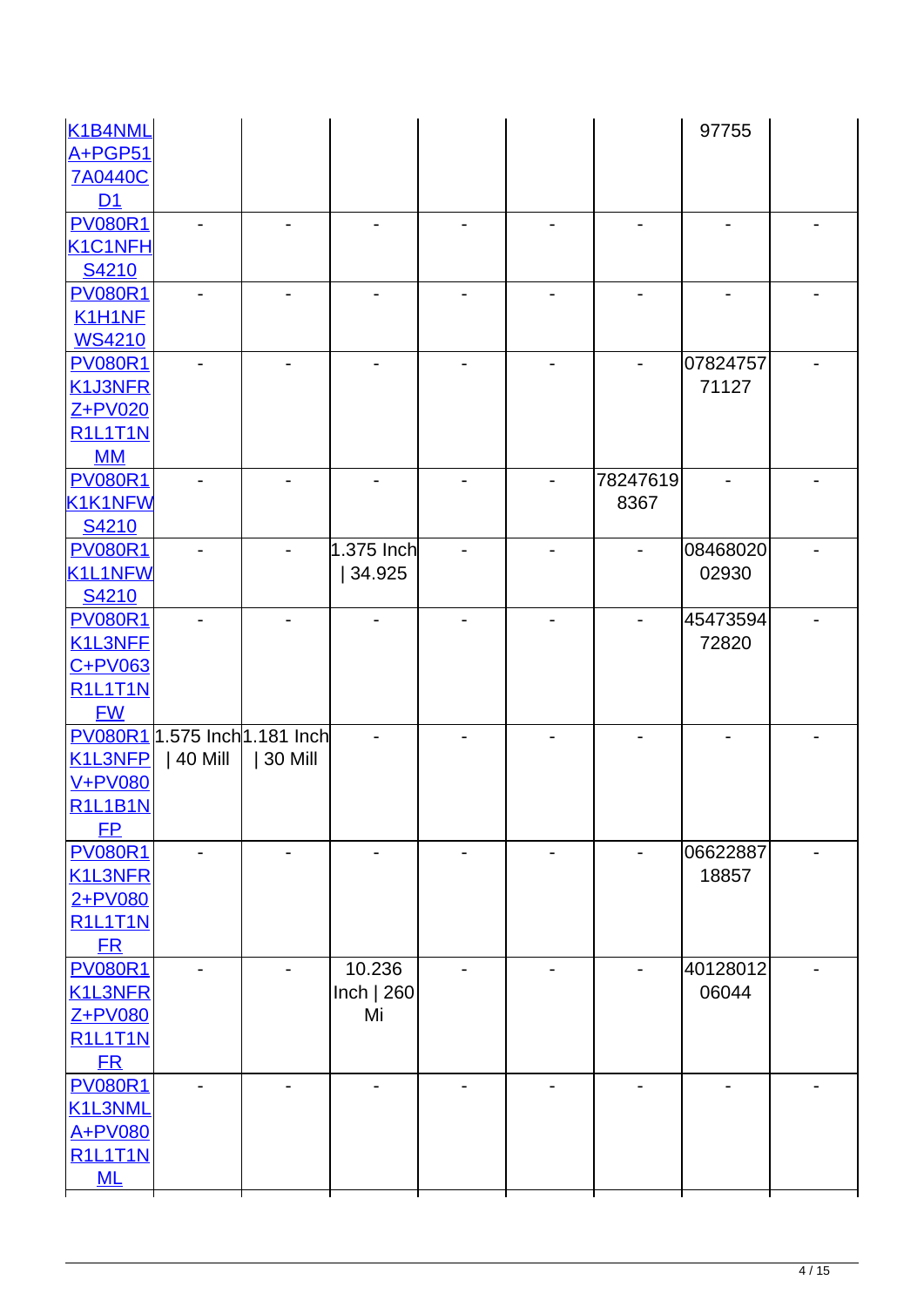| <b>PV080R1</b><br>K1L3WFP<br>D+PV080                                       |                                         |            | 9.843 Inch<br>250 Mil   |  |                   |  |
|----------------------------------------------------------------------------|-----------------------------------------|------------|-------------------------|--|-------------------|--|
| <b>R1L1B1W</b><br>E                                                        |                                         |            |                         |  |                   |  |
| <b>PV080R1</b><br>K1L3VFT<br>D+PV080<br><b>R1L1H5V</b>                     |                                         |            | 2.563 Inch<br>65.09 M   |  |                   |  |
| FT<br><b>PV080R1</b><br><b>K1LKNML</b><br>C4242                            |                                         |            | 8.465 Inch<br>215 Mil   |  |                   |  |
| <b>K1T1NFD</b><br>S4210                                                    | PV080R1 1.337 Inch0.669 Inch<br> 33.972 | $ 17$ Mill |                         |  |                   |  |
| <b>PV080R1</b><br>K1T1NFE<br>D4211                                         |                                         |            |                         |  | 07936994<br>57858 |  |
| <b>PV080R1</b><br>K1T1NFH<br>S4210                                         |                                         |            | $1.22$ Inch<br>31 Milli |  |                   |  |
| <b>PV080R1</b><br><b>K1T1NFR</b><br>14211                                  |                                         |            |                         |  |                   |  |
| D4211                                                                      | PV080R1 1.313 Inch<br>K1T1NFR   33.35 M |            |                         |  |                   |  |
| <b>PV080R1</b><br>K1T1NFR<br>P4211                                         |                                         |            |                         |  | 08834509<br>98468 |  |
| <b>PV080R1</b><br><b>K1T1NFR</b><br>Z+PVAC2<br><b>MCMNSJ</b><br><b>W35</b> |                                         |            |                         |  |                   |  |
| <b>PV080R1</b><br><b>K1T1NFR</b><br>Z+RE06M<br>35T2N1F0                    |                                         |            |                         |  | 08885690<br>34595 |  |
| <b>PV080R1</b><br>K1T1NGC<br>C4242                                         |                                         |            |                         |  |                   |  |
| <b>PV080R1</b><br>K1T1NGL<br>C4242                                         |                                         |            |                         |  | 07824764<br>79480 |  |
|                                                                            |                                         |            |                         |  |                   |  |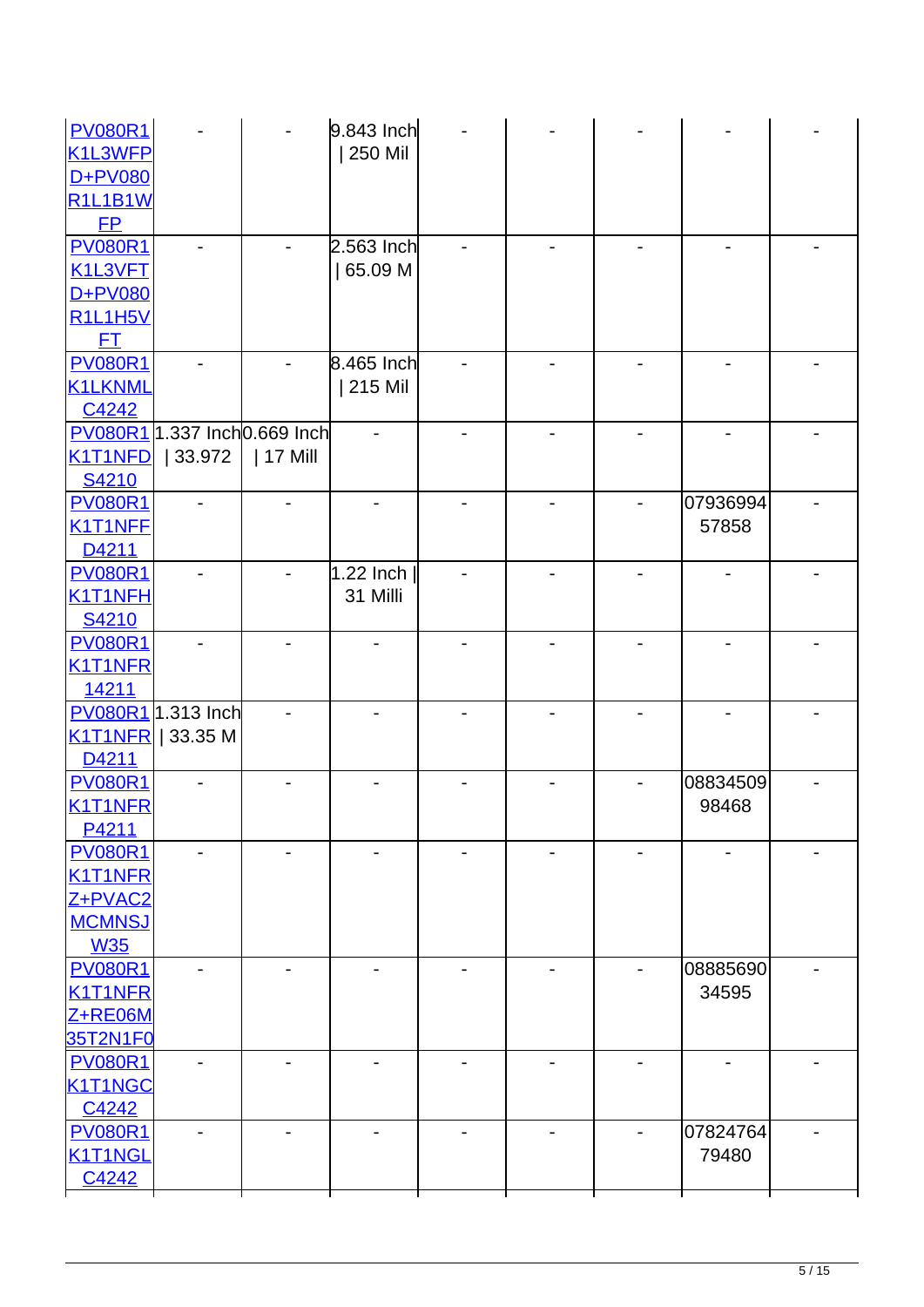| <b>PV080R1</b>                | $3$ lnch $ $        |                              |                              |                          |                          |                              |                          |   |
|-------------------------------|---------------------|------------------------------|------------------------------|--------------------------|--------------------------|------------------------------|--------------------------|---|
| K1T1NGL                       | 76.2                |                              |                              |                          |                          |                              |                          |   |
| Z+PVAC2                       | Millim              |                              |                              |                          |                          |                              |                          |   |
| <b>ECMNSJ</b>                 |                     |                              |                              |                          |                          |                              |                          |   |
| <b>W20</b>                    |                     |                              |                              |                          |                          |                              |                          |   |
| 6312                          | 2.25 Inch           |                              |                              |                          |                          |                              |                          |   |
| 2ZJEM                         | 57.15 Mi            |                              |                              |                          |                          |                              |                          |   |
| <b>PV080R1</b>                |                     |                              |                              |                          |                          |                              | 45473590                 |   |
| <b>K1T1NHC</b>                |                     |                              |                              |                          |                          |                              | 20069                    |   |
| C4242                         |                     |                              |                              |                          |                          |                              |                          |   |
| 6205-2Z/C                     |                     |                              |                              | -                        |                          | $\qquad \qquad \blacksquare$ | -                        |   |
| 3GWP                          |                     |                              |                              |                          |                          |                              |                          |   |
| <b>PV080R1</b>                |                     |                              |                              |                          |                          |                              |                          |   |
| <b>K1T1NHL</b>                |                     |                              |                              |                          |                          |                              |                          |   |
| C4242                         |                     |                              |                              |                          |                          |                              |                          |   |
|                               | 708 CD/P 1.313 Inch |                              |                              |                          |                          |                              |                          |   |
| <b>4ADGA</b>                  | 33.35 M             |                              |                              |                          |                          |                              |                          |   |
| <b>PV080R1</b>                |                     |                              |                              |                          |                          |                              |                          |   |
| <b>K1T1NKC</b>                |                     |                              |                              |                          |                          |                              |                          |   |
| C4242                         |                     |                              |                              |                          |                          |                              |                          |   |
| <b>NN 3026</b>                |                     |                              |                              |                          |                          |                              | 88655903                 |   |
| <b>KTN9/SP</b>                |                     |                              |                              |                          |                          |                              | 42051                    |   |
| <b>W33</b>                    |                     |                              |                              |                          |                          |                              |                          |   |
| <b>PV080R1</b>                |                     |                              |                              |                          |                          |                              |                          |   |
| <b>K1T1NKL</b>                |                     |                              |                              |                          |                          |                              |                          |   |
| C4242                         |                     |                              |                              |                          |                          |                              |                          |   |
| <b>NNU 4956</b>               |                     |                              |                              |                          |                          |                              | 88655906                 |   |
| <b>B/SPC3W</b>                |                     |                              |                              |                          |                          |                              | 29466                    |   |
| 33                            |                     |                              |                              |                          |                          |                              |                          |   |
| <b>PV080R1</b>                |                     |                              |                              |                          |                          |                              |                          |   |
| K1T1NML                       |                     |                              |                              |                          |                          |                              |                          |   |
| B4242                         |                     |                              |                              |                          |                          |                              |                          |   |
| 23996 CA                      |                     |                              | $\blacksquare$               | $\blacksquare$           |                          | $\overline{\phantom{0}}$     | $\overline{\phantom{0}}$ |   |
| /C08W507                      |                     |                              |                              |                          |                          |                              |                          |   |
| <b>PV080R1</b>                |                     |                              |                              |                          |                          |                              |                          |   |
| <b>K1T1NML</b>                |                     |                              |                              |                          |                          |                              |                          |   |
| Z+PVAC2                       |                     |                              |                              |                          |                          |                              |                          |   |
| <b>ECMNSJ</b>                 |                     |                              |                              |                          |                          |                              |                          |   |
| <b>W35</b>                    |                     |                              |                              |                          |                          |                              |                          |   |
| <b>FYR 3.11/</b><br>$16 - 18$ |                     |                              |                              |                          |                          |                              |                          |   |
| <b>PV080R1</b>                |                     |                              |                              |                          |                          |                              |                          |   |
| <b>K1T1NSC</b>                |                     |                              |                              |                          |                          |                              |                          |   |
| C4242                         |                     |                              |                              |                          |                          |                              |                          |   |
| 87501                         | -                   | $\qquad \qquad \blacksquare$ | $\qquad \qquad \blacksquare$ | $\overline{\phantom{a}}$ | $\overline{\phantom{a}}$ | $\overline{\phantom{a}}$     | $\overline{\phantom{a}}$ | - |
| <b>PV080R1</b>                |                     |                              |                              |                          |                          |                              |                          |   |
|                               |                     |                              |                              |                          |                          |                              |                          |   |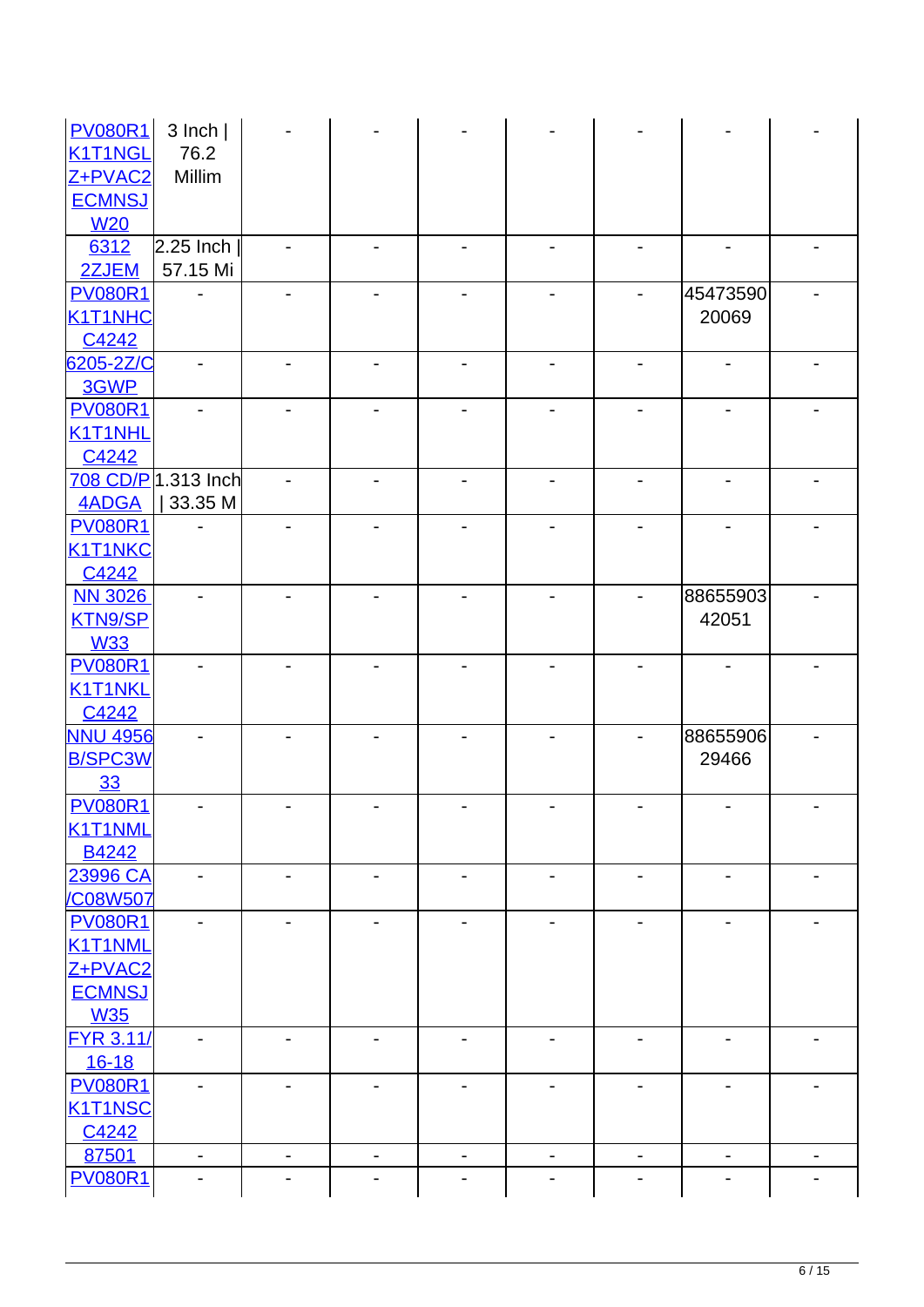| K <sub>1</sub> T <sub>1</sub> NSL |                               |         |                          |                          |                          |          |  |
|-----------------------------------|-------------------------------|---------|--------------------------|--------------------------|--------------------------|----------|--|
| C4242                             |                               |         |                          |                          |                          |          |  |
| 6312-2Z/C                         |                               |         |                          |                          |                          |          |  |
| 3GJN                              |                               |         |                          |                          |                          |          |  |
| <b>PV080R1</b>                    |                               |         |                          |                          |                          |          |  |
| <b>K1T1NTC</b>                    |                               |         |                          |                          |                          |          |  |
| C4242                             |                               |         |                          |                          |                          |          |  |
| 6206-2RS                          |                               |         |                          |                          |                          | 88655900 |  |
| <b>1NR</b>                        |                               |         |                          |                          |                          | 05567    |  |
| <b>PV080R1</b>                    |                               |         |                          |                          |                          |          |  |
| <b>K1T1NTL</b>                    |                               |         |                          |                          |                          |          |  |
| D4242                             |                               |         |                          |                          |                          |          |  |
| <b>3205 ATN</b>                   |                               |         |                          |                          |                          | 07936993 |  |
| 9/305563                          |                               |         |                          |                          |                          | 59251    |  |
| $\mathbf{A}$                      |                               |         |                          |                          |                          |          |  |
| <b>PV080R1</b>                    |                               |         |                          |                          |                          | 08082502 |  |
| <b>K1T1NUL</b>                    |                               |         |                          |                          |                          | 43242    |  |
| A4242                             |                               |         |                          |                          |                          |          |  |
|                                   | 7208 ACD8.661 Inch 3.543 Inch |         |                          |                          |                          | 00291760 |  |
| /P4ATBTA<br><b>PV080R1</b>        | 220 Mil                       | 90 Mill |                          |                          |                          | 09037    |  |
| <b>K1T1NUL</b>                    |                               |         |                          |                          |                          |          |  |
| Z+PVAC1                           |                               |         |                          |                          |                          |          |  |
| <b>ECMNSJ</b>                     |                               |         |                          |                          |                          |          |  |
| <b>W35</b>                        |                               |         |                          |                          |                          |          |  |
| 5206MF                            |                               |         | 3.594 Inch               |                          |                          |          |  |
|                                   |                               |         | 91.288                   |                          |                          |          |  |
| <b>PV080R1</b>                    |                               |         |                          |                          |                          |          |  |
| <b>K1T1NUP</b>                    |                               |         |                          |                          |                          |          |  |
| EX5925+                           |                               |         |                          |                          |                          |          |  |
| <b>PVAPVE3</b>                    |                               |         |                          |                          |                          |          |  |
| 1 <sub>N</sub>                    |                               |         |                          |                          |                          |          |  |
| <b>B/SEB130</b>                   |                               |         | 1.5 Inch $ $             |                          |                          |          |  |
| <b>7/9CE3D</b>                    |                               |         | 38.1 Mill                |                          |                          |          |  |
| DM                                |                               |         |                          |                          |                          |          |  |
| <b>PV080R1</b>                    |                               |         |                          |                          |                          |          |  |
| K1T1NUP                           |                               |         |                          |                          |                          |          |  |
| R4242                             |                               |         |                          |                          |                          |          |  |
| 6006-Z/C3                         | 1 Inch $ $                    |         | 1.22 Inch                |                          |                          |          |  |
|                                   | 25.4                          |         | 31 Milli                 |                          |                          |          |  |
|                                   | <b>Millim</b>                 |         |                          |                          |                          |          |  |
|                                   | PV080R1 1.575 Inch 1.417 Inch |         |                          |                          |                          |          |  |
| K1T1NWL                           | 40 Mill                       | 36 Mill |                          |                          |                          |          |  |
| C4242                             |                               |         |                          |                          |                          |          |  |
| <b>7007 CE/</b>                   |                               |         | $\overline{\phantom{0}}$ | $\overline{\phantom{a}}$ | $\overline{\phantom{0}}$ | -        |  |
| <b>HCP4ADB</b>                    |                               |         |                          |                          |                          |          |  |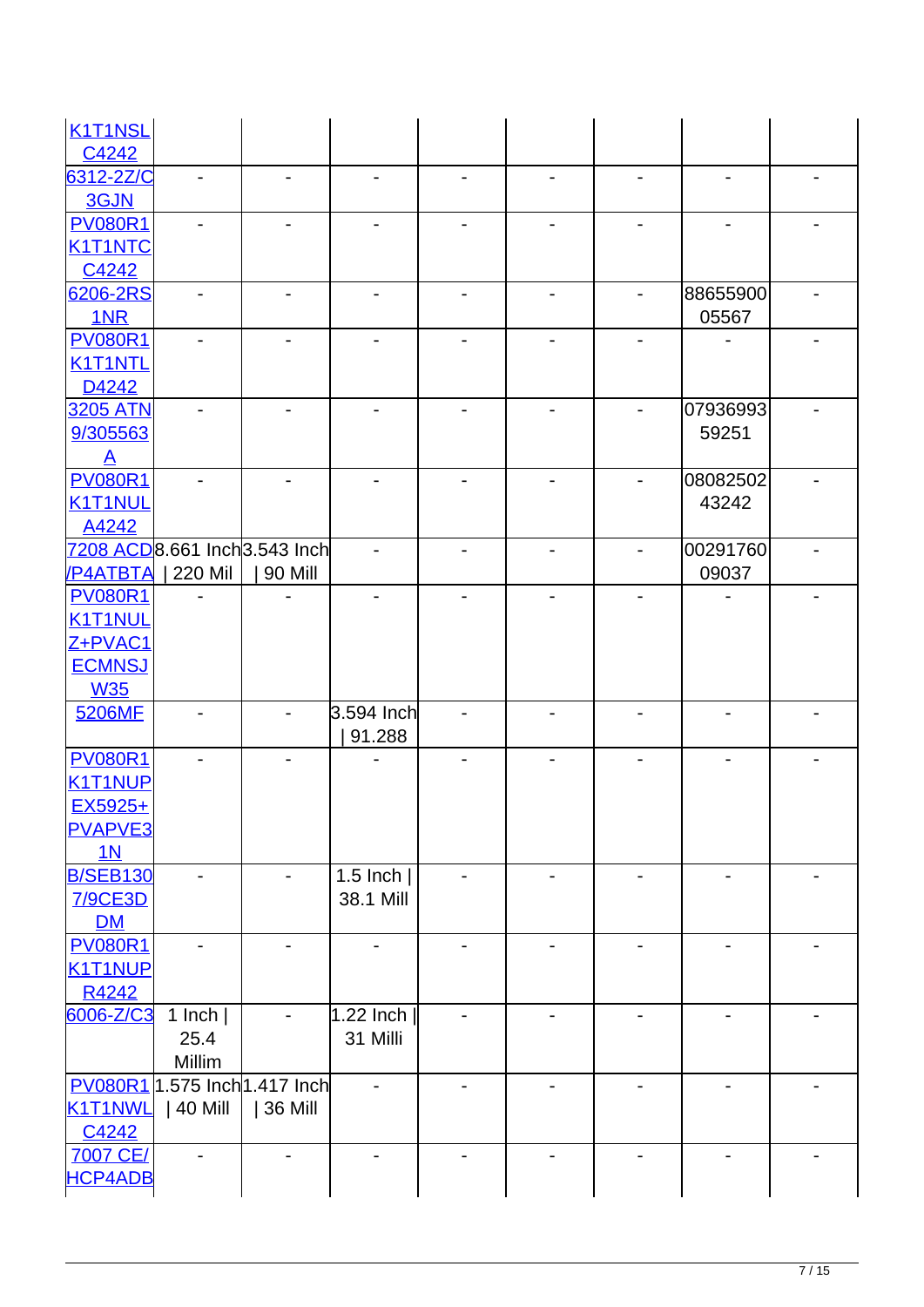| <b>G2VT162</b>   |                           |            |                |   |                          |                              |  |
|------------------|---------------------------|------------|----------------|---|--------------------------|------------------------------|--|
| F <sub>1</sub>   |                           |            |                |   |                          |                              |  |
| <b>PV080R1</b>   |                           |            |                |   |                          | $\blacksquare$               |  |
| K1T1WFH          |                           |            |                |   |                          |                              |  |
| S4210            |                           |            |                |   |                          |                              |  |
| 210SFF-          |                           |            |                |   |                          | 06440751                     |  |
| HYB <sub>1</sub> |                           |            |                |   |                          | 52273                        |  |
| <b>PV080R1</b>   |                           |            |                |   |                          |                              |  |
| K1T1VFR          |                           |            |                |   |                          |                              |  |
| C4211            |                           |            |                |   |                          |                              |  |
| <b>7224 CDG</b>  |                           |            |                |   |                          | 88655906                     |  |
| A/P4A            |                           |            |                |   |                          | 07259                        |  |
|                  | PV080R19.25 Inch          |            |                |   |                          | 00538936                     |  |
| K1T1WFR 234.95 M |                           |            |                |   |                          | 19569                        |  |
| Z+PVAC2          |                           |            |                |   |                          |                              |  |
| <b>MCMNSY</b>    |                           |            |                |   |                          |                              |  |
| <b>W20</b>       |                           |            |                |   |                          |                              |  |
| 608-2Z/C4        |                           |            |                |   |                          | 08082504                     |  |
| <b>VK243</b>     |                           |            |                |   |                          | 14857                        |  |
|                  | PV080R1 1.575 Inch        |            |                |   |                          |                              |  |
| K1T1WHL          | 40 Mill                   |            |                |   |                          |                              |  |
| C4242            |                           |            |                |   |                          |                              |  |
|                  | NJ 2312 3.15 Inch         |            |                |   |                          | $\overline{\phantom{0}}$     |  |
| ECP/C4           | 80 Milli                  |            |                |   |                          |                              |  |
| <b>PV080R1</b>   |                           |            |                |   |                          |                              |  |
| <b>K4A4NHL</b>   |                           |            |                |   |                          |                              |  |
| C+PGP51          |                           |            |                |   |                          |                              |  |
| 1A0280C          |                           |            |                |   |                          |                              |  |
| A1               |                           |            |                |   |                          |                              |  |
| 1800SZZ          |                           |            |                |   |                          |                              |  |
| <b>PV080R1</b>   |                           |            |                |   |                          |                              |  |
| <b>K4B4NUP</b>   |                           |            |                |   |                          |                              |  |
| PX5935+          |                           |            |                |   |                          |                              |  |
| <b>PGP517A</b>   |                           |            |                |   |                          |                              |  |
| 03               |                           |            |                |   |                          |                              |  |
|                  | <b>BTM 130 0.591 Inch</b> |            |                |   |                          |                              |  |
| A/DBAVQ          | 15 Mill                   |            |                |   |                          |                              |  |
| 496              |                           |            |                |   |                          |                              |  |
| <b>PV080R1</b>   |                           | 1.85 Inch  |                |   |                          |                              |  |
| K4L1NFF          |                           | 47 Milli   |                |   |                          |                              |  |
| C4211            |                           |            |                |   |                          |                              |  |
| 71909 CE         |                           |            |                |   |                          |                              |  |
| GA/HCP4          |                           |            |                |   |                          |                              |  |
| <u>A</u>         |                           |            |                |   |                          |                              |  |
| <b>PV080R1</b>   |                           | 4.875 Inch | $\overline{a}$ | - | $\overline{\phantom{a}}$ | $\qquad \qquad \blacksquare$ |  |
| K4T1NFF          |                           | 123.83     |                |   |                          |                              |  |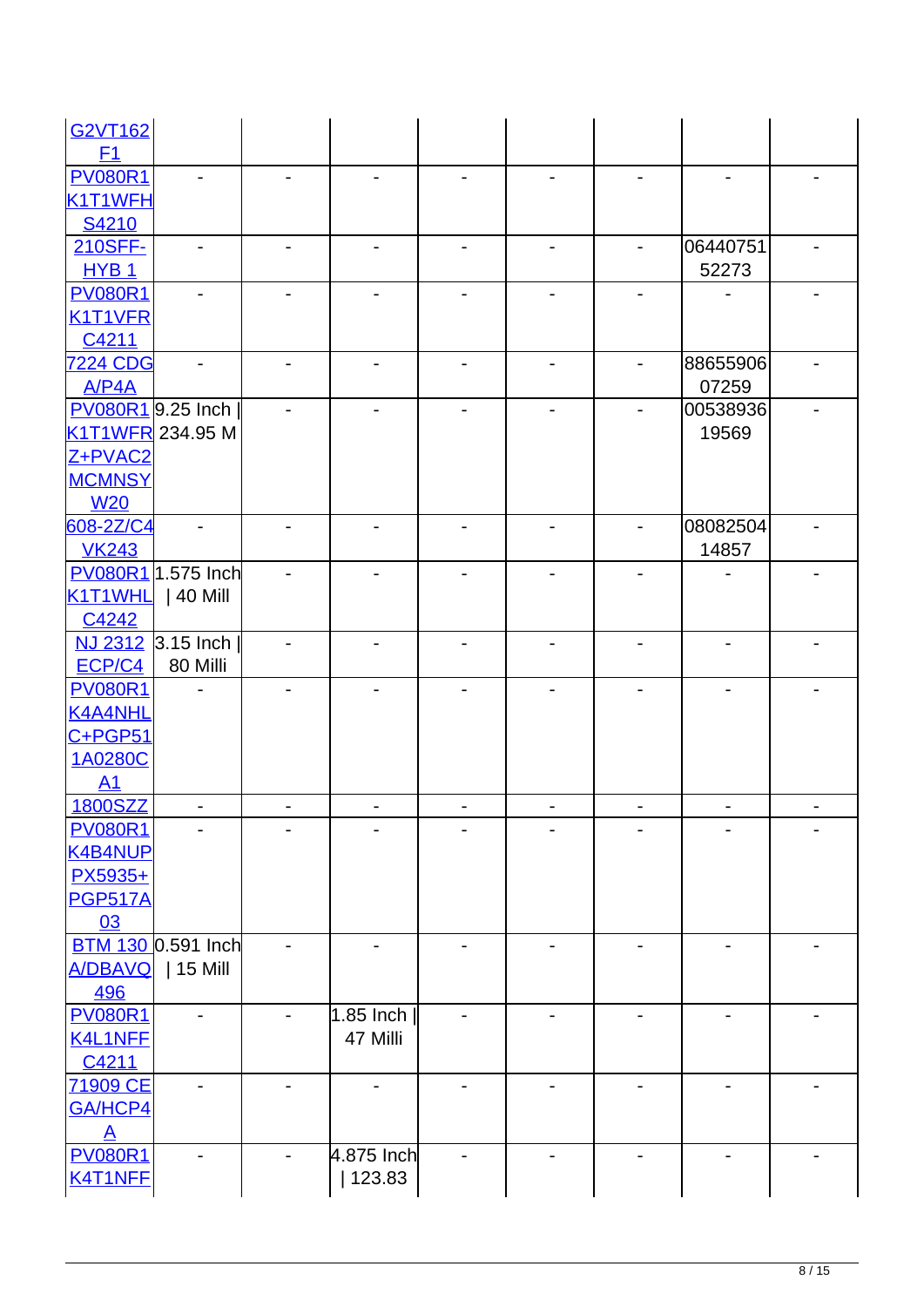| 00291766<br>Z4F108Z<br>32785<br><b>MG</b><br><b>PV080R1</b><br>00538937 |  |
|-------------------------------------------------------------------------|--|
|                                                                         |  |
|                                                                         |  |
|                                                                         |  |
| 70116<br><b>K4T1NFR</b>                                                 |  |
| 14211                                                                   |  |
| 6203-2Z/L<br>-<br>$\overline{\phantom{a}}$<br>-                         |  |
| <b>HT23</b>                                                             |  |
| <b>PV080R1</b><br>1.22 Inch   5.118 Inch                                |  |
| <b>K4T1NGL</b><br>31 Milli<br>  130 Mil                                 |  |
| A4242                                                                   |  |
| <b>SYR</b>                                                              |  |
| 2.3/16                                                                  |  |
| <b>NH-118</b>                                                           |  |
| <b>PV080R1</b>                                                          |  |
| <b>K4T1NSL</b>                                                          |  |
| A4242                                                                   |  |
| 7313DU 5.118 Inch 5.5 Inch                                              |  |
| 139.7 Mil<br>130 Mil                                                    |  |
| <b>PV080R1</b>                                                          |  |
| <b>K4T1NUP</b>                                                          |  |
| PX5935+                                                                 |  |
| <b>PVACUS</b>                                                           |  |
| $N+R$                                                                   |  |
| 6316-2Z/C                                                               |  |
| 3WT                                                                     |  |
| <b>PV080R1</b><br>07179052                                              |  |
| <b>K8T1NFF</b><br>31728                                                 |  |
| C4211                                                                   |  |
| 6200-2RS<br>$\qquad \qquad \blacksquare$                                |  |
| <b>H/W64</b>                                                            |  |
| <b>PV080R1</b><br>45473597                                              |  |
| <b>K8T1NFP</b><br>91938                                                 |  |
| V+PVAPV                                                                 |  |
| <b>V38N20</b>                                                           |  |
| <b>7011 ACD</b>                                                         |  |
| GA/VQ25                                                                 |  |
| $\overline{3}$                                                          |  |
| <b>PV080R1</b>                                                          |  |
| <b>K8T1NML</b>                                                          |  |
| C4242                                                                   |  |
| 6203/C3V                                                                |  |
| A210                                                                    |  |
| <b>PV080R1</b>                                                          |  |
| L <sub>1</sub> B <sub>1</sub> NFP                                       |  |
| V4242                                                                   |  |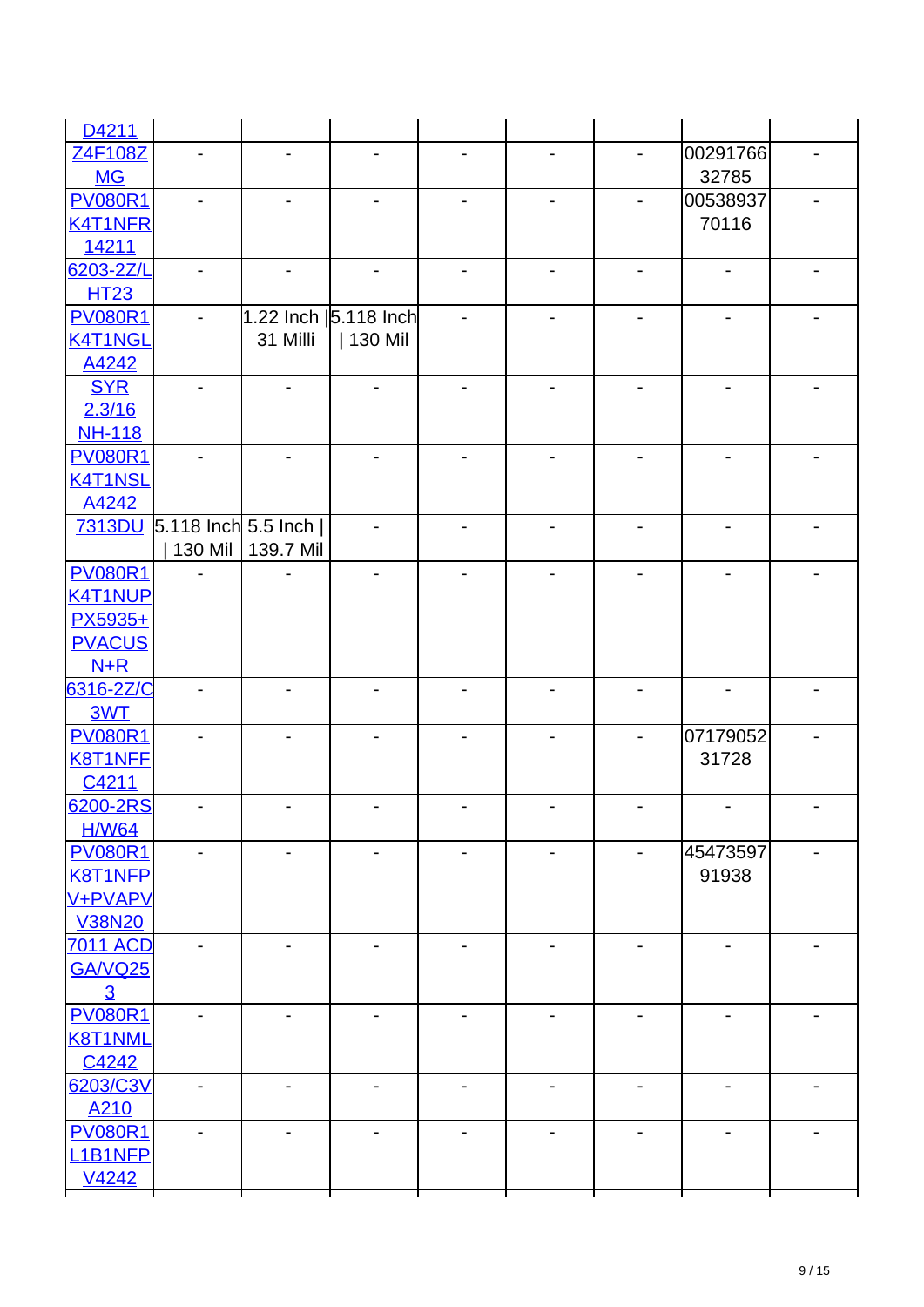| <b>B/EX709C</b>                   |                     |                               |              |  |          |                              |  |
|-----------------------------------|---------------------|-------------------------------|--------------|--|----------|------------------------------|--|
| E <sub>1</sub> D <sub>DL</sub>    |                     |                               |              |  |          |                              |  |
| <b>PV080R1</b>                    |                     |                               |              |  | 78247558 |                              |  |
| <b>L1J1NFF</b>                    |                     |                               |              |  | 3539     |                              |  |
| P4211                             |                     |                               |              |  |          |                              |  |
| <b>FPAAA</b>                      |                     |                               |              |  |          | 08082504                     |  |
| 100                               |                     |                               |              |  |          | 73779                        |  |
| <b>PV080R1</b>                    |                     |                               |              |  |          |                              |  |
| <b>L1L3NFF</b>                    |                     |                               |              |  |          |                              |  |
| <b>P+PV080</b>                    |                     |                               |              |  |          |                              |  |
| <b>R1L1T1N</b>                    |                     |                               |              |  |          |                              |  |
| <b>FF</b>                         |                     |                               |              |  |          |                              |  |
| <b>71912 AC</b>                   |                     |                               | 1.102 Inch   |  |          | 34135205                     |  |
| DGA/P4A                           |                     |                               | 28 Mill      |  |          | 83996                        |  |
| <b>PV080R1</b>                    |                     | 1.375 Inch                    |              |  |          |                              |  |
| <b>L1L3NTC</b>                    |                     | 34.925                        |              |  |          |                              |  |
| <b>B+PV080</b>                    |                     |                               |              |  |          |                              |  |
| <b>R1L1B4N</b>                    |                     |                               |              |  |          |                              |  |
| $TC$                              |                     |                               |              |  |          |                              |  |
| 210-RS1                           |                     |                               |              |  |          | 06374000                     |  |
|                                   |                     |                               |              |  |          | 85605                        |  |
|                                   | PV080R10.984 Inch   |                               |              |  |          |                              |  |
| L <sub>1</sub> L <sub>3</sub> WTC | 25 Mill             |                               |              |  |          |                              |  |
| <b>B+PV080</b>                    |                     |                               |              |  |          |                              |  |
| <b>R1L1B4W</b>                    |                     |                               |              |  |          |                              |  |
| TC                                |                     |                               |              |  |          |                              |  |
|                                   | PV080R1 3.15 Inch   |                               |              |  |          |                              |  |
| <b>L1T1NFD</b>                    | 80 Milli            |                               |              |  |          |                              |  |
| S4210                             |                     |                               |              |  |          |                              |  |
|                                   | 7009 CE/ 0.565 Inch | $\overline{\phantom{0}}$      | $0.753$ Inch |  |          | 07817113                     |  |
| DBAVQ12   14.351                  |                     |                               | 19.126       |  |          | 48048                        |  |
| 6                                 |                     |                               |              |  |          |                              |  |
| <b>PV080R1</b>                    | 4.5 Inch $ $        |                               |              |  | -        | $\qquad \qquad \blacksquare$ |  |
| L1T1NFH                           | 114.3 Mil           |                               |              |  |          |                              |  |
| S4210                             |                     |                               |              |  |          |                              |  |
| <b>7203 ACD</b>                   |                     | 1.189 Inch                    |              |  |          |                              |  |
| /P4ADBA                           |                     | 30.2 Mi                       |              |  |          |                              |  |
| <b>PV080R1</b>                    |                     |                               |              |  |          |                              |  |
| <b>L1T1NFR</b>                    |                     |                               |              |  |          |                              |  |
| 2+PVAC1                           |                     |                               |              |  |          |                              |  |
| <b>PCMNS35</b>                    |                     |                               |              |  |          |                              |  |
|                                   |                     | B/SEB1100.669 Inch 1.102 Inch |              |  |          |                              |  |
| <b>7CE1DDL</b>                    | 17 Mill             | 28 Mill                       |              |  |          |                              |  |
| <b>PV080R1</b>                    | $3$ lnch $ $        |                               |              |  |          |                              |  |
| L1T1NFT                           | 76.2                |                               |              |  |          |                              |  |
| <u>14221</u>                      | Millim              |                               |              |  |          |                              |  |
|                                   |                     |                               |              |  |          |                              |  |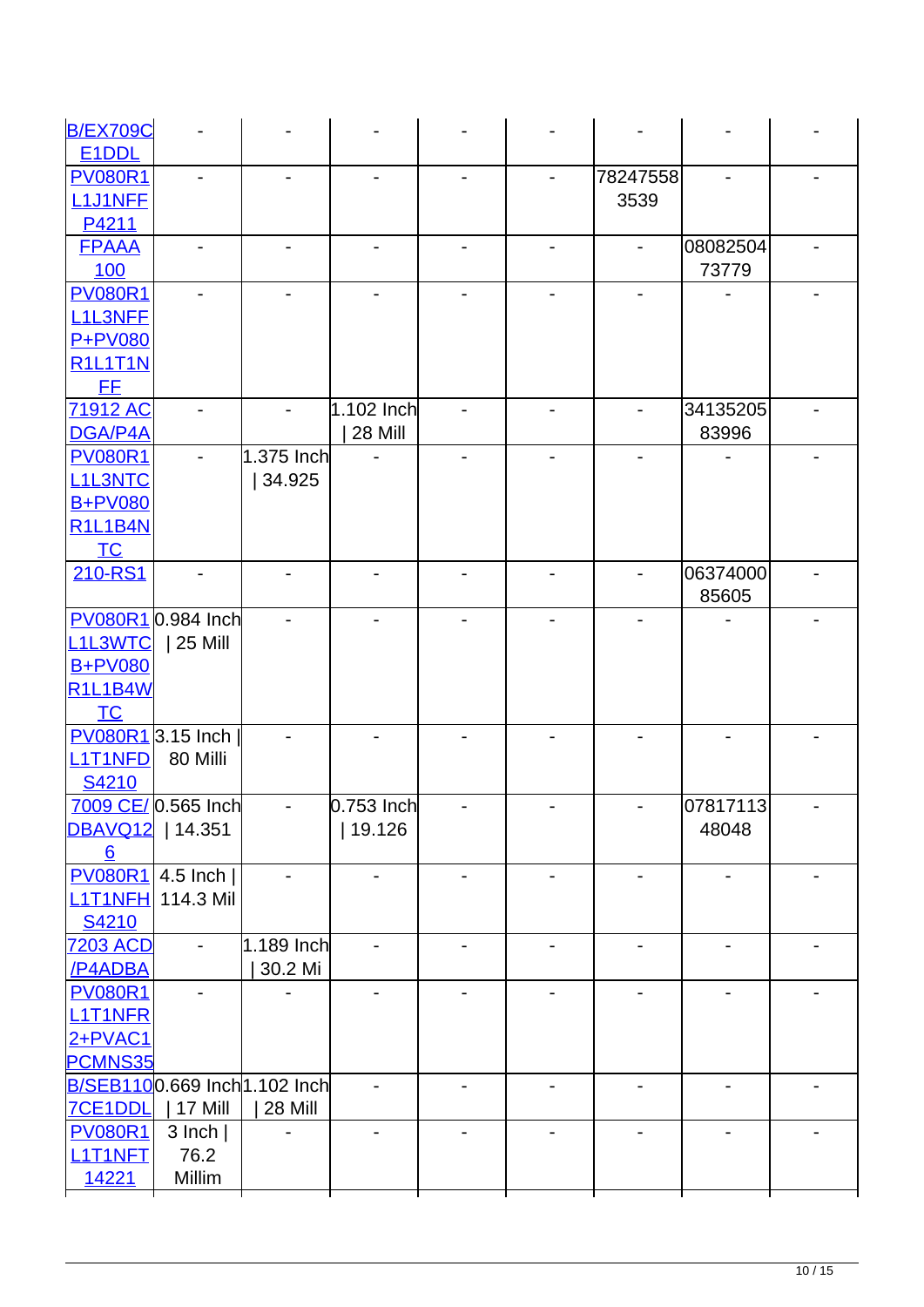| 74.625<br>3.11/16<br><b>PV080R1</b><br>88655906<br>$\overline{\phantom{a}}$<br>-<br>-<br>$\overline{\phantom{a}}$<br>L <sub>1</sub> T <sub>1</sub> NML<br>42663<br>C4242<br>71944 CD<br>/P4ADGA<br><b>PV080R1</b><br><b>L1T1NUL</b><br>A4242<br><b>316MFF</b><br>$5.53$ Inch<br>08834502<br>$\overline{\phantom{a}}$<br>$\overline{\phantom{a}}$<br>-<br>$\overline{\phantom{a}}$<br>140.462<br>54588<br><b>PV080R1</b><br>1 Inch $ $<br>$2$ lnch $ $<br>L <sub>1</sub> T <sub>1</sub> NUP<br>25.4<br>50.8<br>Millim<br>Millim<br>G4242<br><b>NU 236</b><br>$6.693$ Inch<br>170 Mil<br><b>ECMA</b><br><b>PV080R1</b><br>1.717 Inch<br>06627983<br>L1T1WTC<br>43.612<br>61079<br>B4242<br><b>PV063R1</b><br>K1K1NFH<br>S4210<br>8.858 Inch<br><b>PV063R1</b><br>225 Mil<br>K1L1NFW<br>S4210<br>06923144<br><b>PV063R1</b><br>-<br>$\overline{\phantom{a}}$<br>17690<br>K1L3NFF<br>P+PV063<br><b>R1L1T1N</b> |
|------------------------------------------------------------------------------------------------------------------------------------------------------------------------------------------------------------------------------------------------------------------------------------------------------------------------------------------------------------------------------------------------------------------------------------------------------------------------------------------------------------------------------------------------------------------------------------------------------------------------------------------------------------------------------------------------------------------------------------------------------------------------------------------------------------------------------------------------------------------------------------------------------------|
|                                                                                                                                                                                                                                                                                                                                                                                                                                                                                                                                                                                                                                                                                                                                                                                                                                                                                                            |
|                                                                                                                                                                                                                                                                                                                                                                                                                                                                                                                                                                                                                                                                                                                                                                                                                                                                                                            |
|                                                                                                                                                                                                                                                                                                                                                                                                                                                                                                                                                                                                                                                                                                                                                                                                                                                                                                            |
|                                                                                                                                                                                                                                                                                                                                                                                                                                                                                                                                                                                                                                                                                                                                                                                                                                                                                                            |
|                                                                                                                                                                                                                                                                                                                                                                                                                                                                                                                                                                                                                                                                                                                                                                                                                                                                                                            |
|                                                                                                                                                                                                                                                                                                                                                                                                                                                                                                                                                                                                                                                                                                                                                                                                                                                                                                            |
|                                                                                                                                                                                                                                                                                                                                                                                                                                                                                                                                                                                                                                                                                                                                                                                                                                                                                                            |
|                                                                                                                                                                                                                                                                                                                                                                                                                                                                                                                                                                                                                                                                                                                                                                                                                                                                                                            |
|                                                                                                                                                                                                                                                                                                                                                                                                                                                                                                                                                                                                                                                                                                                                                                                                                                                                                                            |
|                                                                                                                                                                                                                                                                                                                                                                                                                                                                                                                                                                                                                                                                                                                                                                                                                                                                                                            |
|                                                                                                                                                                                                                                                                                                                                                                                                                                                                                                                                                                                                                                                                                                                                                                                                                                                                                                            |
|                                                                                                                                                                                                                                                                                                                                                                                                                                                                                                                                                                                                                                                                                                                                                                                                                                                                                                            |
|                                                                                                                                                                                                                                                                                                                                                                                                                                                                                                                                                                                                                                                                                                                                                                                                                                                                                                            |
|                                                                                                                                                                                                                                                                                                                                                                                                                                                                                                                                                                                                                                                                                                                                                                                                                                                                                                            |
|                                                                                                                                                                                                                                                                                                                                                                                                                                                                                                                                                                                                                                                                                                                                                                                                                                                                                                            |
|                                                                                                                                                                                                                                                                                                                                                                                                                                                                                                                                                                                                                                                                                                                                                                                                                                                                                                            |
|                                                                                                                                                                                                                                                                                                                                                                                                                                                                                                                                                                                                                                                                                                                                                                                                                                                                                                            |
|                                                                                                                                                                                                                                                                                                                                                                                                                                                                                                                                                                                                                                                                                                                                                                                                                                                                                                            |
|                                                                                                                                                                                                                                                                                                                                                                                                                                                                                                                                                                                                                                                                                                                                                                                                                                                                                                            |
|                                                                                                                                                                                                                                                                                                                                                                                                                                                                                                                                                                                                                                                                                                                                                                                                                                                                                                            |
|                                                                                                                                                                                                                                                                                                                                                                                                                                                                                                                                                                                                                                                                                                                                                                                                                                                                                                            |
|                                                                                                                                                                                                                                                                                                                                                                                                                                                                                                                                                                                                                                                                                                                                                                                                                                                                                                            |
|                                                                                                                                                                                                                                                                                                                                                                                                                                                                                                                                                                                                                                                                                                                                                                                                                                                                                                            |
|                                                                                                                                                                                                                                                                                                                                                                                                                                                                                                                                                                                                                                                                                                                                                                                                                                                                                                            |
|                                                                                                                                                                                                                                                                                                                                                                                                                                                                                                                                                                                                                                                                                                                                                                                                                                                                                                            |
|                                                                                                                                                                                                                                                                                                                                                                                                                                                                                                                                                                                                                                                                                                                                                                                                                                                                                                            |
|                                                                                                                                                                                                                                                                                                                                                                                                                                                                                                                                                                                                                                                                                                                                                                                                                                                                                                            |
|                                                                                                                                                                                                                                                                                                                                                                                                                                                                                                                                                                                                                                                                                                                                                                                                                                                                                                            |
|                                                                                                                                                                                                                                                                                                                                                                                                                                                                                                                                                                                                                                                                                                                                                                                                                                                                                                            |
| FF.                                                                                                                                                                                                                                                                                                                                                                                                                                                                                                                                                                                                                                                                                                                                                                                                                                                                                                        |
| <b>PV063R1</b><br>00538936                                                                                                                                                                                                                                                                                                                                                                                                                                                                                                                                                                                                                                                                                                                                                                                                                                                                                 |
| K1L3NFP<br>91091                                                                                                                                                                                                                                                                                                                                                                                                                                                                                                                                                                                                                                                                                                                                                                                                                                                                                           |
| <b>R+PV063</b>                                                                                                                                                                                                                                                                                                                                                                                                                                                                                                                                                                                                                                                                                                                                                                                                                                                                                             |
| <b>R1L1T1N</b>                                                                                                                                                                                                                                                                                                                                                                                                                                                                                                                                                                                                                                                                                                                                                                                                                                                                                             |
| <b>FP</b>                                                                                                                                                                                                                                                                                                                                                                                                                                                                                                                                                                                                                                                                                                                                                                                                                                                                                                  |
| <b>PV063R1</b><br>06923148<br>$\blacksquare$<br>-<br>$\overline{\phantom{a}}$                                                                                                                                                                                                                                                                                                                                                                                                                                                                                                                                                                                                                                                                                                                                                                                                                              |
| 36491<br>K1L3NFR                                                                                                                                                                                                                                                                                                                                                                                                                                                                                                                                                                                                                                                                                                                                                                                                                                                                                           |
| Z+PV063                                                                                                                                                                                                                                                                                                                                                                                                                                                                                                                                                                                                                                                                                                                                                                                                                                                                                                    |
| <b>R1L1T1N</b>                                                                                                                                                                                                                                                                                                                                                                                                                                                                                                                                                                                                                                                                                                                                                                                                                                                                                             |
| <b>FR</b>                                                                                                                                                                                                                                                                                                                                                                                                                                                                                                                                                                                                                                                                                                                                                                                                                                                                                                  |
| <b>PV063R1</b>                                                                                                                                                                                                                                                                                                                                                                                                                                                                                                                                                                                                                                                                                                                                                                                                                                                                                             |
| K1L3NHC                                                                                                                                                                                                                                                                                                                                                                                                                                                                                                                                                                                                                                                                                                                                                                                                                                                                                                    |
| C+PV063                                                                                                                                                                                                                                                                                                                                                                                                                                                                                                                                                                                                                                                                                                                                                                                                                                                                                                    |
| <b>R1L1T1N</b>                                                                                                                                                                                                                                                                                                                                                                                                                                                                                                                                                                                                                                                                                                                                                                                                                                                                                             |
| HC                                                                                                                                                                                                                                                                                                                                                                                                                                                                                                                                                                                                                                                                                                                                                                                                                                                                                                         |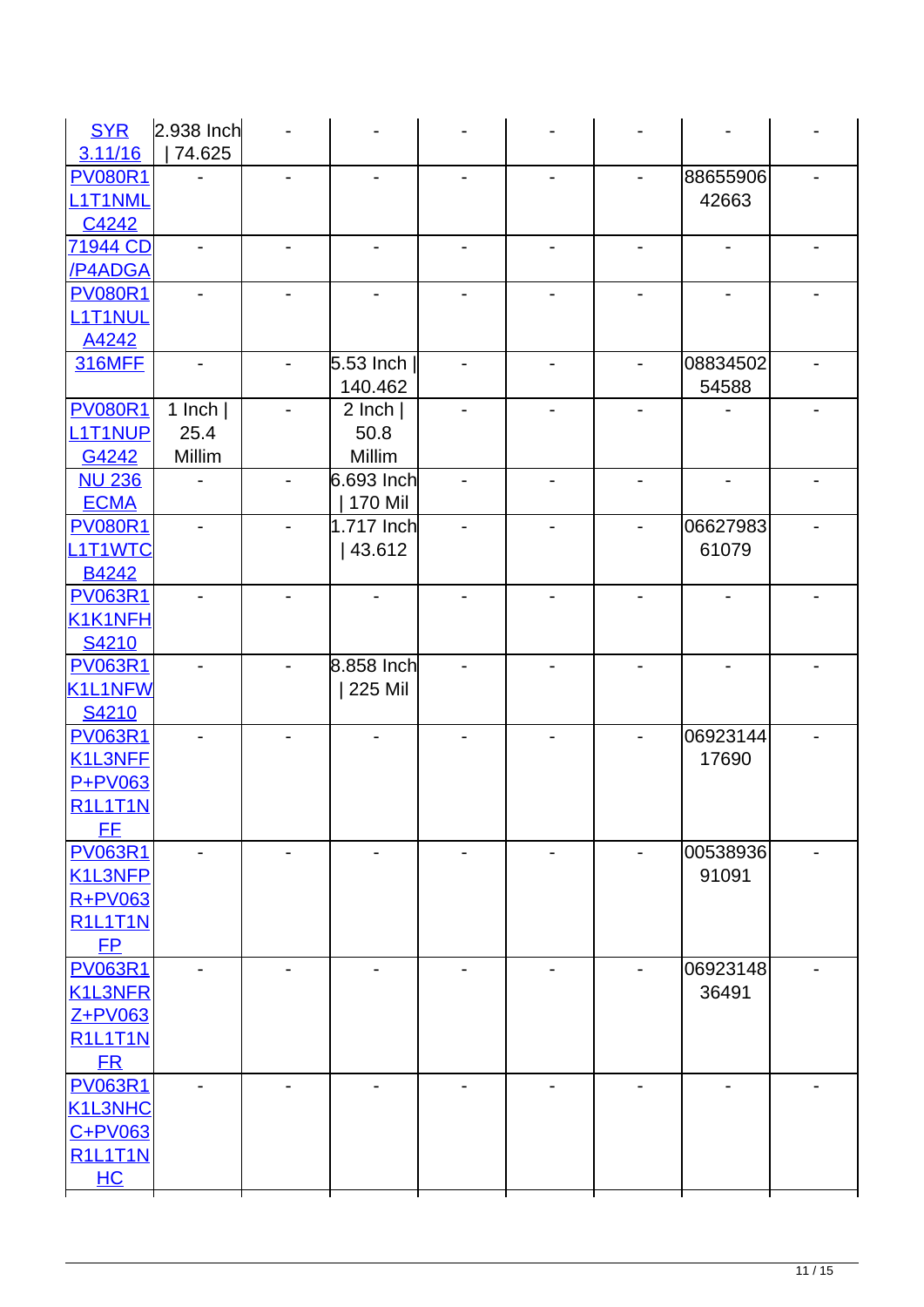| <b>PV063R1</b><br><b>K1L3NUC</b><br>$C+PV$ 063<br><b>R1L1T1N</b>           |                             |                                            |                         |  | 08834501<br>93030 |  |
|----------------------------------------------------------------------------|-----------------------------|--------------------------------------------|-------------------------|--|-------------------|--|
| $UC$<br><b>PV063R1</b><br><b>K1T1N10</b>                                   |                             |                                            |                         |  |                   |  |
| 042<br><b>PV063R1</b><br>K1T1NFE<br>C4211                                  |                             |                                            |                         |  | 08082501<br>71705 |  |
| <b>PV063R1</b><br>K1T1NFH<br>S4210                                         |                             |                                            |                         |  | 06982106<br>35121 |  |
| <b>PV063R1</b><br><b>K1T1NFR</b><br>14211                                  |                             |                                            |                         |  |                   |  |
| <b>PV063R1</b><br><b>K1T1NFR</b><br>L <sub>4211</sub>                      |                             |                                            |                         |  |                   |  |
| <b>K1T1NFR</b><br>Z+PVAC1<br><b>ECMNSJ</b><br><b>W35</b>                   | <b>190 Mill</b>             | PV063R1 7.48 Inch  3.622 Inch<br>  92 Mill |                         |  | 06623271<br>95045 |  |
| <b>PV063R1</b><br><b>K1T1NFR</b><br>Z+PVAC2<br><b>MCMNSJ</b><br><b>W35</b> |                             |                                            |                         |  |                   |  |
| <b>PV063R1</b><br><b>K1T1NFR</b><br>Z+RE06M<br>35T2N1F0<br>$\overline{2}$  |                             |                                            |                         |  |                   |  |
| <b>PV063R1</b><br>K1T1NFT<br>P4221X58<br>99                                |                             |                                            | 3.937 Inch<br>  100 Mil |  |                   |  |
| <b>PV063R1</b><br>K1T1NGL<br>A4242                                         |                             |                                            | $5.18$ Inch<br>131.572  |  |                   |  |
| K1T1NGL<br>Z+PVAC1<br><b>ECMNSJ</b>                                        | PV063R10.878 Inch<br>22.301 |                                            |                         |  | 08468020<br>49720 |  |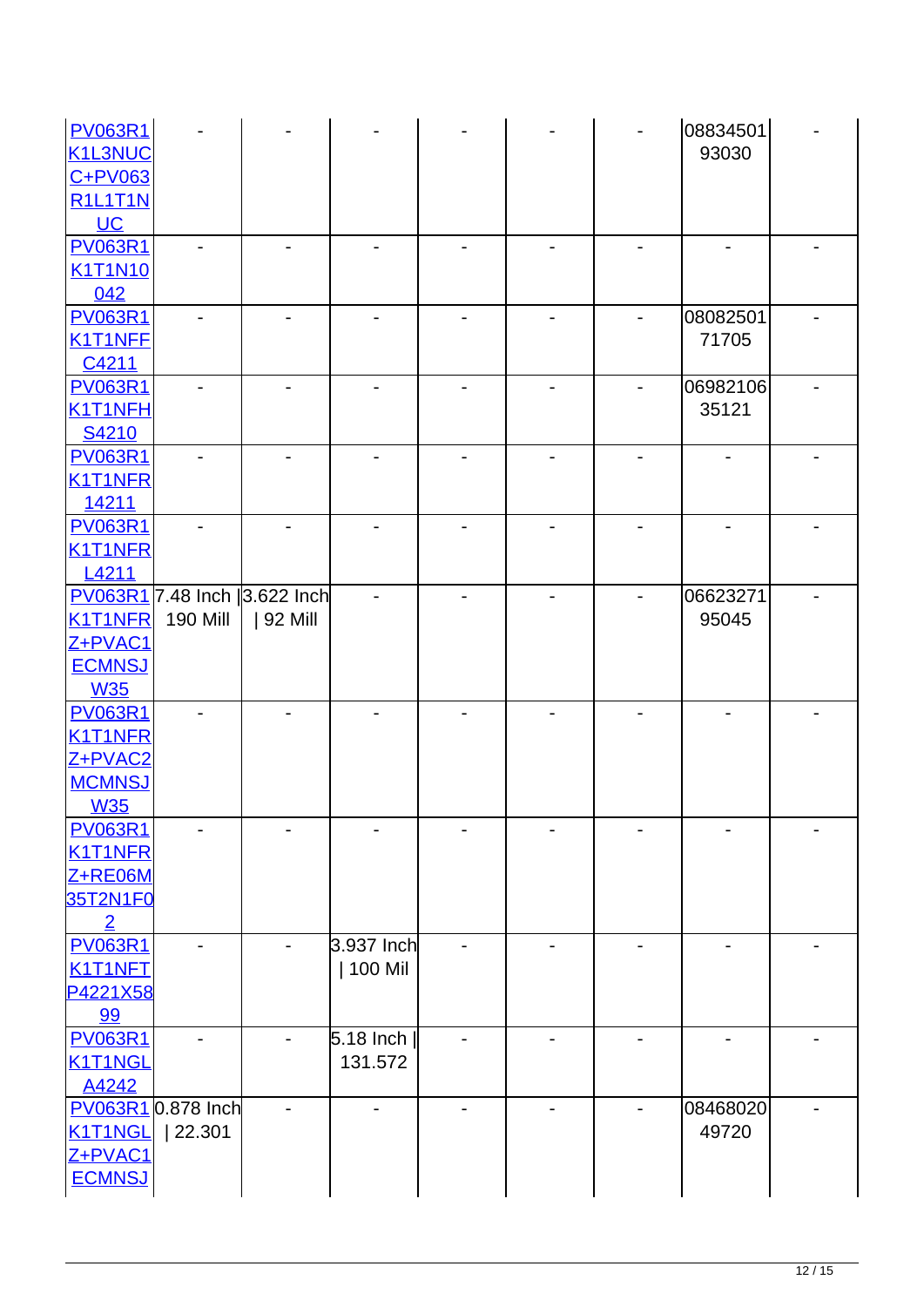| <b>W35</b>     |                    |            |                |   |                              |                          |  |
|----------------|--------------------|------------|----------------|---|------------------------------|--------------------------|--|
|                | PV063R1 2.188 Inch |            |                |   |                              |                          |  |
| <b>K1T1NHC</b> | 55.575             |            |                |   |                              |                          |  |
| C4242          |                    |            |                |   |                              |                          |  |
|                | PV063R1 1.938 Inch |            |                |   |                              | 08834501                 |  |
| <b>K1T1NHL</b> | 49.225             |            |                |   |                              | 20753                    |  |
| B4242          |                    |            |                |   |                              |                          |  |
| <b>PV063R1</b> |                    |            | 1.378 Inch     |   |                              |                          |  |
| <b>K1T1NKC</b> |                    |            | 35 Mill        |   |                              |                          |  |
| D4242          |                    |            |                |   |                              |                          |  |
| <b>PV063R1</b> |                    |            |                |   |                              |                          |  |
| <b>K1T1NKL</b> |                    |            |                |   |                              |                          |  |
| C4242          |                    |            |                |   |                              |                          |  |
| <b>PV063R1</b> |                    |            | 2.5 Inch $ $   |   |                              |                          |  |
| <b>K1T1NMC</b> |                    |            | 63.5 Mill      |   |                              |                          |  |
| A4242          |                    |            |                |   |                              |                          |  |
| <b>PV063R1</b> |                    | 2.5 $lnch$ |                |   |                              |                          |  |
| K1T1NML        |                    | 63.5 Mill  |                |   |                              |                          |  |
| A4242          |                    |            |                |   |                              |                          |  |
| <b>PV063R1</b> |                    |            |                |   |                              | 08069900                 |  |
| K1T1NML        |                    |            |                |   |                              | 03461                    |  |
| Z+PVAC1        |                    |            |                |   |                              |                          |  |
| <b>ECMNSJ</b>  |                    |            |                |   |                              |                          |  |
| <b>W35</b>     |                    |            |                |   |                              |                          |  |
| <b>PV063R1</b> |                    |            | $2.563$ Inch   |   |                              |                          |  |
| K1T1NML        |                    |            | 65.09 M        |   |                              |                          |  |
| Z+PVACZ        |                    |            |                |   |                              |                          |  |
| 2NS35+D        |                    |            |                |   |                              |                          |  |
| 1 <sub>V</sub> |                    |            |                |   |                              |                          |  |
| <b>PV063R1</b> |                    |            |                |   |                              |                          |  |
| <b>K1T1NSL</b> |                    |            |                |   |                              |                          |  |
| A4242          |                    |            |                |   |                              |                          |  |
| <b>PV063R1</b> |                    |            | $\blacksquare$ |   |                              | 00139921                 |  |
| <b>K1T1NSL</b> |                    |            |                |   |                              | 61352                    |  |
| Z+RE06M        |                    |            |                |   |                              |                          |  |
| 35T2N1F0       |                    |            |                |   |                              |                          |  |
| <b>PV063R1</b> |                    |            |                | - |                              | 06440751                 |  |
| K1T1NTL        |                    |            |                |   |                              | 63552                    |  |
| A4242          |                    |            |                |   |                              |                          |  |
| <b>PV063R1</b> |                    |            |                |   |                              |                          |  |
| <b>K1T1NTL</b> |                    |            |                |   |                              |                          |  |
| Z+PVAC2        |                    |            |                |   |                              |                          |  |
| <b>MCMNSJ</b>  |                    |            |                |   |                              |                          |  |
| <b>W35</b>     |                    |            |                |   |                              |                          |  |
| <b>PV063R1</b> |                    | 4.961 Inch | -              | - | $\qquad \qquad \blacksquare$ | $\overline{\phantom{0}}$ |  |
| K1T1NUP        |                    | 126 Mil    |                |   |                              |                          |  |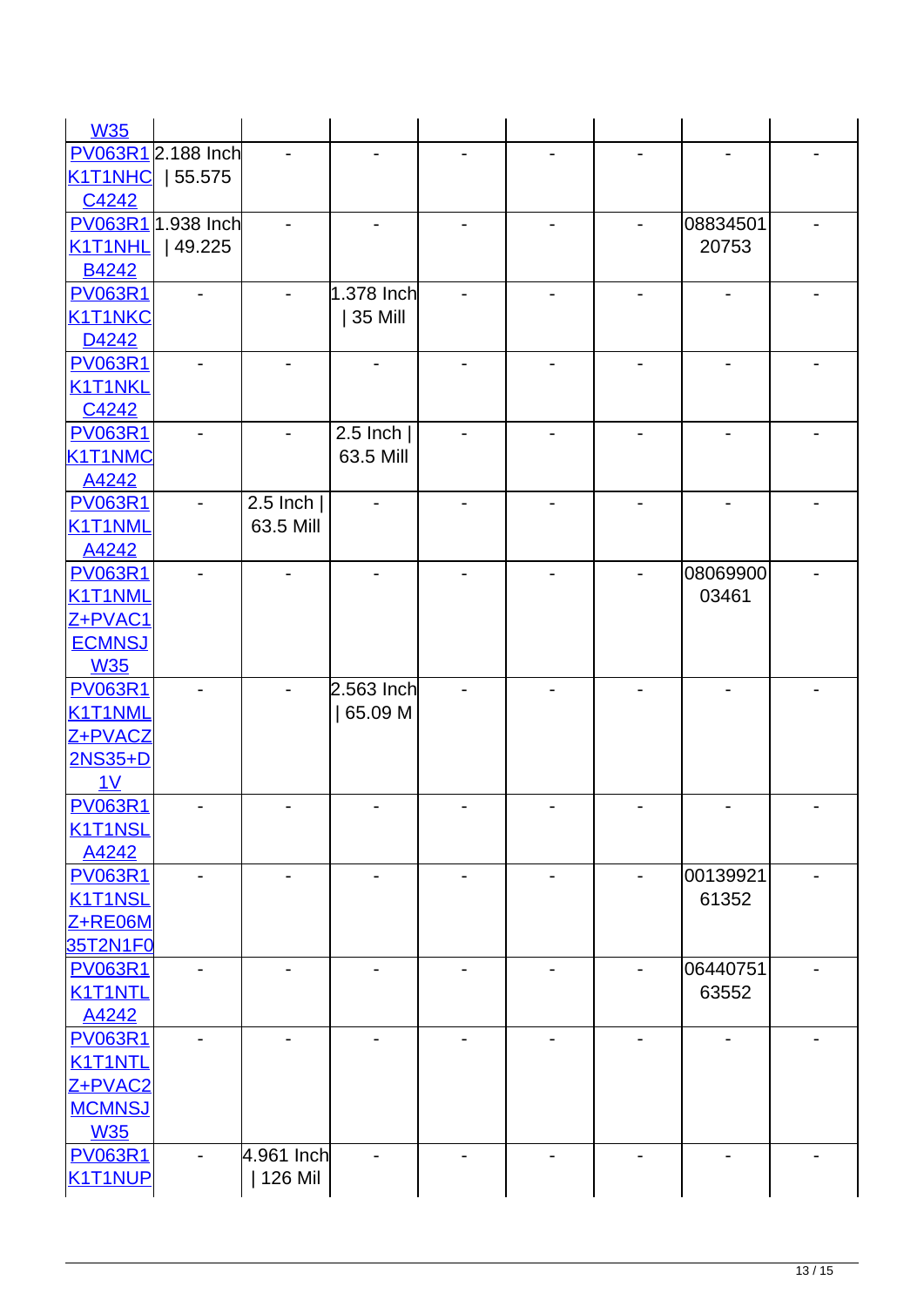| D4242          |               |                               |            |      |    |          |         |
|----------------|---------------|-------------------------------|------------|------|----|----------|---------|
| <b>PV063R1</b> |               |                               |            |      |    | 73165712 |         |
| <b>K1T1NUP</b> |               |                               |            |      |    | 30535    |         |
| T4242          |               |                               |            |      |    |          |         |
| <b>PV063R1</b> |               |                               |            |      |    |          |         |
| K1T1WFE        |               |                               |            |      |    |          |         |
| 14211          |               |                               |            |      |    |          |         |
| <b>PV063R1</b> |               |                               | 8.661 Inch |      |    |          |         |
| K1T1VFH        |               |                               | 220 Mil    |      |    |          |         |
| S4210          |               |                               |            |      |    |          |         |
| <b>PV063R1</b> |               |                               |            | 4600 | 24 |          | 379.774 |
| K1T1WFR        |               |                               |            |      |    |          |         |
| Z+PVAC1        |               |                               |            |      |    |          |         |
| <b>ECMNSJ</b>  |               |                               |            |      |    |          |         |
| <b>W35</b>     |               |                               |            |      |    |          |         |
| <b>PV063R1</b> |               |                               |            |      |    | 08082504 |         |
| K1T1WF         |               |                               |            |      |    | 43789    |         |
| <b>WS4210</b>  |               |                               |            |      |    |          |         |
| <b>PV063R1</b> |               |                               |            |      |    |          |         |
| K1T1VUP        |               |                               |            |      |    |          |         |
| G4242          |               |                               |            |      |    |          |         |
| <b>PV063R1</b> |               | 0 Inch   $0$ 0.813 Inch       |            |      |    | 06057901 |         |
| <b>K4C1NUP</b> |               | Millimete   20.65 M           |            |      |    | 22538    |         |
| R4242          |               |                               |            |      |    |          |         |
| <b>PV063R1</b> |               |                               |            |      |    | 07261661 |         |
| <b>K4K1NUP</b> |               |                               |            |      |    | 29286    |         |
| G4242          |               |                               |            |      |    |          |         |
| <b>PV063R1</b> |               | 3.252 Inch4.09 Inch           |            |      |    |          |         |
| K4T1NFE        |               | 82.6 Mi                       | 103.886    |      |    |          |         |
| 14211          |               |                               |            |      |    |          |         |
| <b>PV063R1</b> |               |                               |            |      |    | 07179050 |         |
| K4T1NFE        |               |                               |            |      |    | 03998    |         |
| Z+PVAC1        |               |                               |            |      |    |          |         |
| <b>ECMNSJ</b>  |               |                               |            |      |    |          |         |
| <b>W35</b>     |               |                               |            |      |    |          |         |
| <b>PV063R1</b> | $0$ Inch $ 0$ |                               |            |      |    |          |         |
| <b>K4T1NFR</b> | Millimete     |                               |            |      |    |          |         |
| 14211          |               |                               |            |      |    |          |         |
| <b>PV063R1</b> |               |                               |            |      |    | 73165706 |         |
| K4T1NFT        |               |                               |            |      |    | 52505    |         |
| 14221          |               |                               |            |      |    |          |         |
| <b>PV063R1</b> |               |                               |            |      |    | 01900290 |         |
| K4T1NGL        |               |                               |            |      |    | 26768    |         |
| B4242          |               |                               |            |      |    |          |         |
|                |               | PV063R1 5.118 Inch 1.575 Inch |            |      |    |          |         |
| K4T1NML        | 130 Mil       | 40 Mill                       |            |      |    |          |         |
|                |               |                               |            |      |    |          |         |